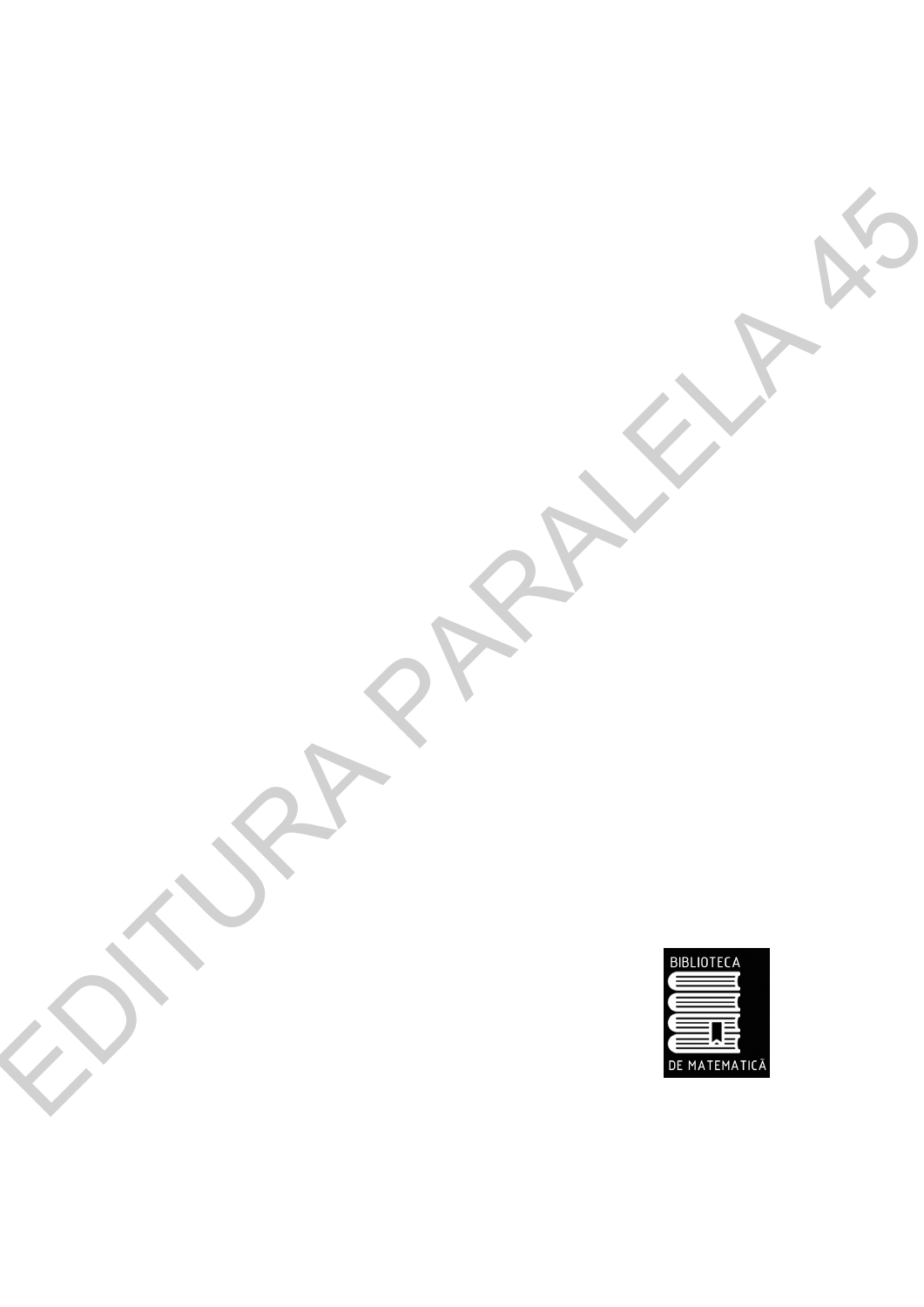Editor: Călin Vlasie

Corectură şi culegere computerizată: autorul Coperta: Ionuţ Broştianu Prepress: Marius Badea

**Descrierea CIP a Bibliotecii Naţionale a României SITARU, DANIEL Algebraic Phenomenon** / Daniel Sitaru. - Piteşti : Paralela 45, 2017 Conține bibliografie ISBN 978-973-47-2523-6 Editor. Calia Vlasic<br>
Constant yi collegers computer zontic instant<br>
Constant yi collegers computer zontic instant<br>
Propers. Values I basis<br>
Marchar Rechnologie<br>
SUPER PRODUCES (Signal Propers)<br>
SUPER PRODUCES (Signal Pro

51

Copyright © Editura Paralela 45, 2017 Prezenta lucrare foloseşte denumiri ce constituie mărci înregistrate, iar conţinutul este protejat de legislaţia privind dreptul de proprietate intelectuală.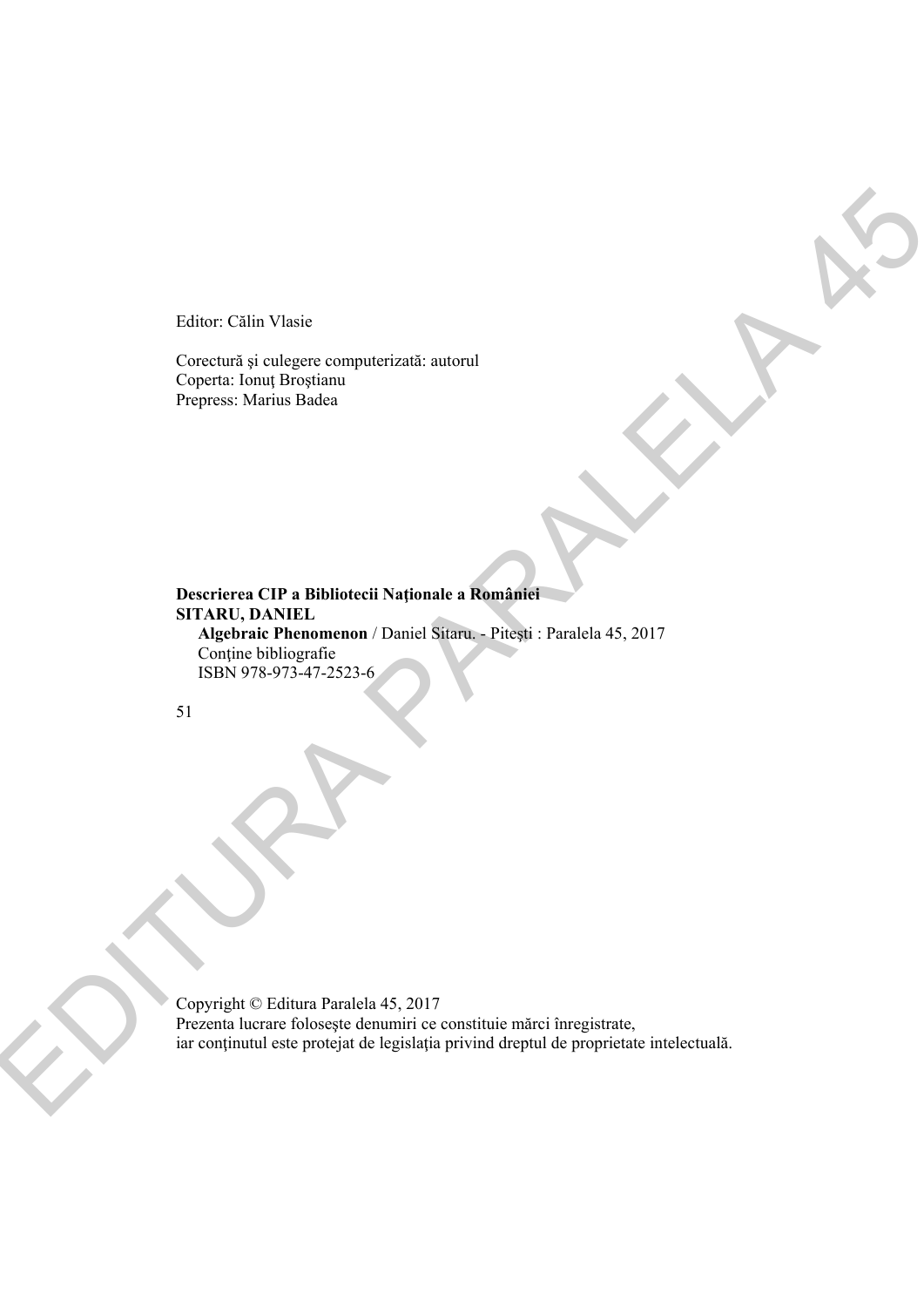Daniel Sitaru

## **ALGEBRAIC PHENOMENON**



*Editura Paralela 45*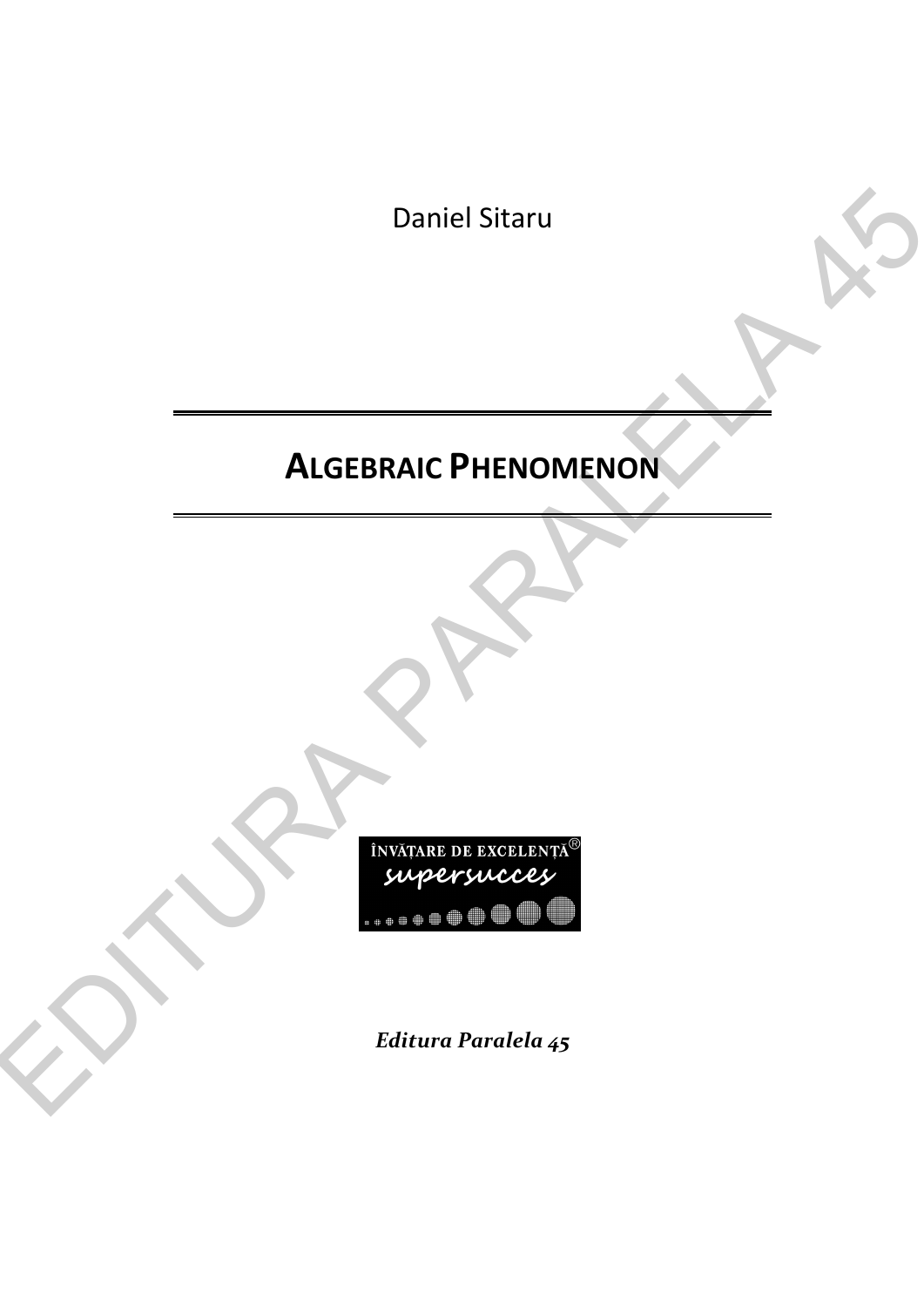## TABLE OF CONTENTS

| TABLE OF CONTENTS |     |  |
|-------------------|-----|--|
|                   |     |  |
|                   | .28 |  |
|                   | 74  |  |
| 285               |     |  |
|                   |     |  |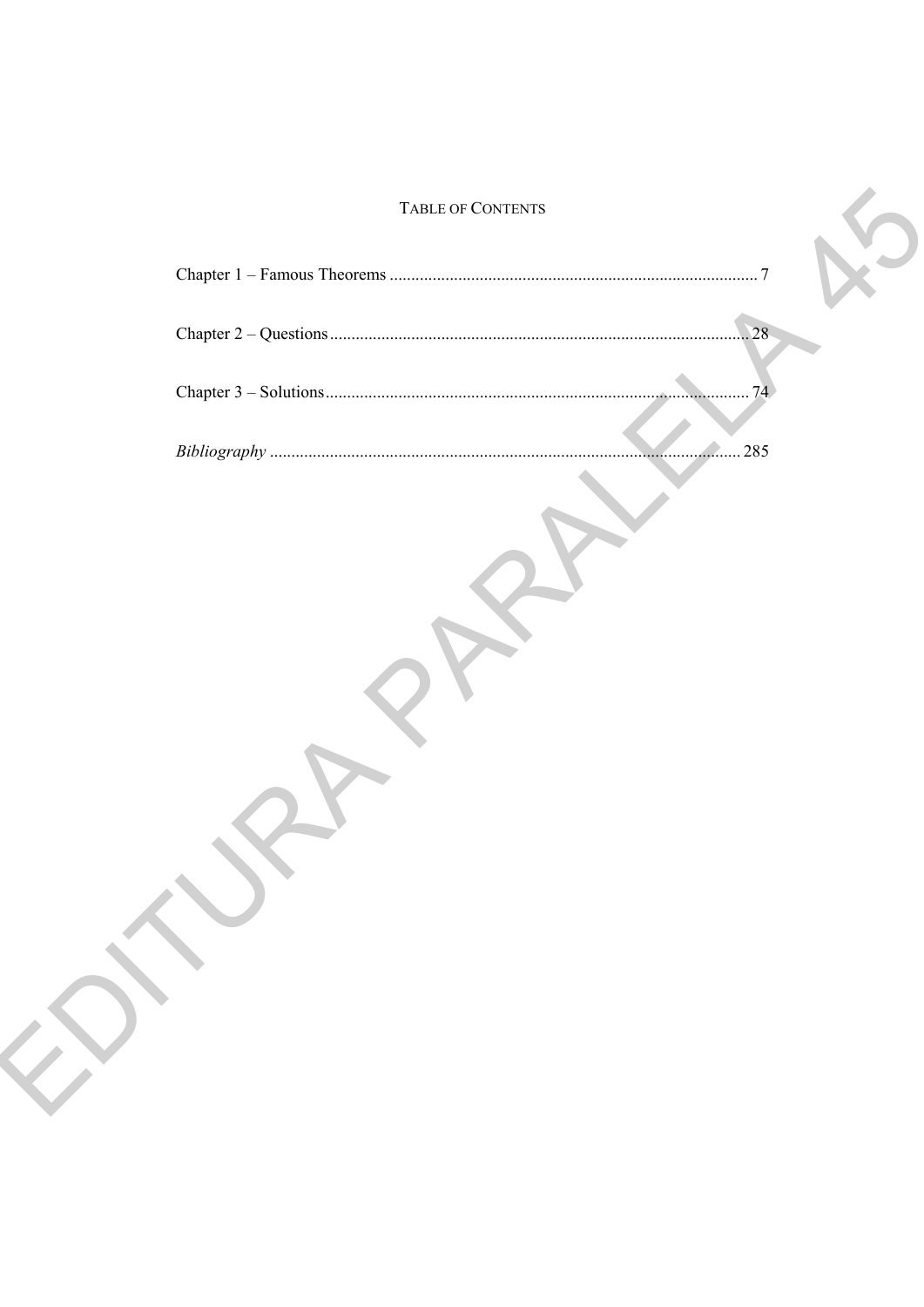

## **CAUCHY-SCHWARZ's-Inequality**

**Chapter**  
\n**Examples**  
\n**Examples**  
\n
$$
(ax + by)^2 \le (a^2 + b^2)(x^2 + y^2); a, b, x, y \in \mathbb{R}
$$
\n
$$
(ax + by + cz)^2 \le (a^2 + b^2)(x^2 + y^2); a, b, x, y \in \mathbb{R}
$$
\n
$$
\left(\sum_{i=1}^{n} a_i x_i\right)^2 \le \left(\sum_{i=1}^{n} a_i^2\right) \left(\sum_{i=1}^{n} x_i^2\right) : a_i, x_i \in \mathbb{R}, i \in \mathbb{T}, n
$$
\n
$$
\left(\sum_{i=1}^{n} a_i x_i\right)^2 \le \left(\sum_{i=1}^{n} a_i^2\right) \left(\sum_{i=1}^{n} x_i^2\right) : a_i, x_i \in \mathbb{R}, i \in \mathbb{T}, n
$$
\n
$$
\frac{a^2}{x} + \frac{b^2}{y} + \frac{c^2}{z^2} = \frac{(a+b+c)^2}{(a+b+c)^2}; a, b \in \mathbb{R}; x, y \in (0, \infty)
$$
\n
$$
\frac{a^2}{x} + \frac{a^2}{y} + \frac{c^2}{z} = \frac{(a+b+c)^2}{(a+b+c)^2}; a, b, c \in \mathbb{R}; x, y, z \in (0, \infty)
$$
\n
$$
\frac{a^2}{x_1} + \frac{a^2}{x_2^2} + \dots + \frac{a^2}{x_n} \ge \frac{(a_1 + a_2 + \dots + a_n)}{x_1 + x_2 + \dots + x_n}; a_i \in \mathbb{R}; x_i > 0; i \in \mathbb{T}, n
$$
\n
$$
\frac{a}{b + c} + \frac{b}{c + a} + \frac{c}{a + b} \ge \frac{3}{2}; (V)a, b, c \in (0, \infty)
$$
\n
$$
\frac{a}{b + ac} + \frac{b}{c + a} + \frac{c}{a + b} \ge \frac{3}{2}; (V)a, b, c \in (0, \infty)
$$
\n
$$
\frac{a}{b + ac} + \frac{b}{c + a} + \frac{c}{a + b} \ge \frac{3}{2}; (V)a, b, c \in (0, \infty)
$$
\n $$ 

**MINKOWSKI's-Inequality** 

$$
\sqrt{(x+a)^2 + (y+b)^2} \le \sqrt{x^2 + y^2} + \sqrt{a^2 + b^2}
$$
  
\n
$$
\sqrt{(x+y+z)^2 + (a+b+c)^2} \le \sqrt{x^2 + a^2} + \sqrt{y^2 + b^2} + \sqrt{z^2 + c^2}
$$
  
\n
$$
\sqrt{(x+a)^2 + (y+b)^2 + (z+c)^2} \le \sqrt{x^2 + y^2 + z^2} + \sqrt{a^2 + b^2 + c^2}
$$
  
\n
$$
\sqrt{(x_1 + a_1)^2 + (x_2 + a_2)^2 + \dots + (x_n + a_n)^2}
$$
  
\n
$$
\le \sqrt{x_1^2 + x_2^2 + \dots + x_n^2} + \sqrt{a_1^2 + a_2^2 + \dots + a_n^2}
$$
  
\n
$$
x_i; a_i \in \mathbb{R}; i \in \overline{1, n}; n \in \mathbb{N}^*
$$
  
\n
$$
\left(\sum_{i=1}^n |x_i + y_i|^p\right)^{\frac{1}{p}} \le \left(\sum_{i=1}^n |x_i|^p\right)^{\frac{1}{p}} + \left(\sum_{i=1}^n |y_i|^p\right)^{\frac{1}{p}}
$$
  
\n
$$
p > 1; x_i, y_i \in \mathbb{R}; i \in \overline{1, n}; n \in \mathbb{N}^*
$$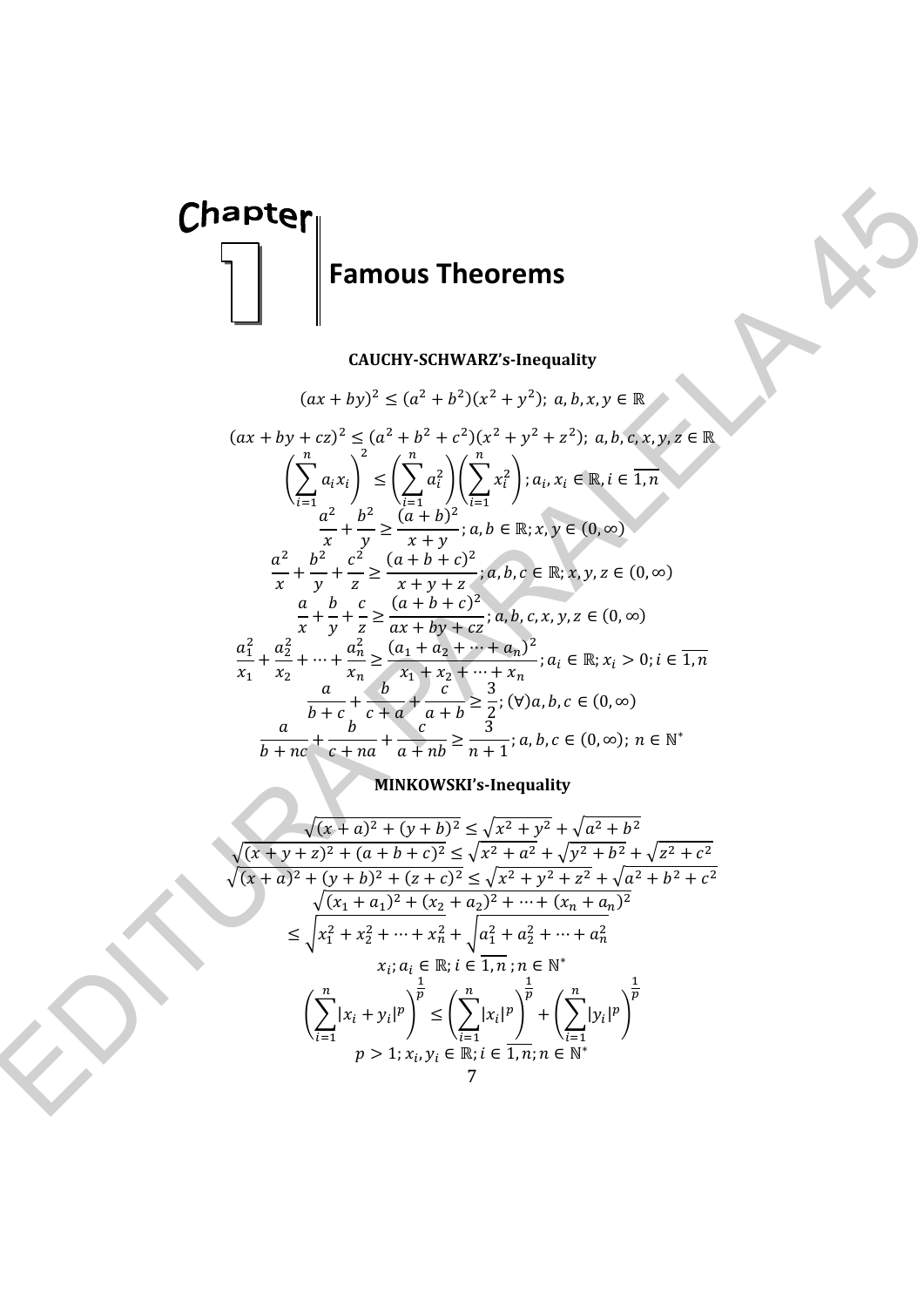

**1. Find the minimum of the expression:** 

$$
E=\frac{4ab-11a^2-14b^2}{3(a^2+b^2)}; a,b\in\mathbb{R}^*
$$

**2.** Prove that if  $a, b, c \in (0, \infty)$  then:

$$
\sum a^2 \left( \frac{1}{2016a^2 + 2015b^2} + \frac{1}{2016a^2 + 2015b^2} \right) > \frac{3}{4031}
$$

3. Prove that if  $a, b, c \in (0, \infty); m \in \mathbb{R}^*, a+b+c=\frac{2}{m^2}$  then:

$$
\sqrt{m^2a+1}+\sqrt{m^2b+1}+\sqrt{m^2c+1}\leq 4
$$

**4.** Prove that if  $a, b, c \in \left(\frac{1}{k}, \infty\right)$  ;  $k > 0$ ,  $\frac{1}{a} + \frac{1}{b}$  $\frac{1}{b} + \frac{1}{c} = 2k$  then:

$$
\sqrt{ka-1} + \sqrt{kb-1} + \sqrt{kc-1} \ge \sqrt{a+b+c}
$$

 **5. Prove that if**  $x, y, z \geq 0$ ;  $t \in \mathbb{R}$ ;  $n \in \mathbb{N}$ ,  $x + y + z = 6t$  then:

$$
x\sqrt{y+n}+y\sqrt{z+n}+z\sqrt{x+n}\leq \sqrt{3}(6t^2+(3n+1)t)
$$

**6.** Prove that if  $x, y, z \ge 0$  și  $x + y + z = 2$  then:

$$
x\sqrt{y+1} + y\sqrt{z+1} + z\sqrt{x+1} \le 2\sqrt{3}
$$

**7.** Prove that if  $a, b, c, d \in (0, \infty); \frac{1}{a} + \frac{1}{b}$  $\frac{1}{b} + \frac{1}{c}$  $\frac{1}{c} = \frac{1}{d}$  then:

$$
\frac{(a+b)(b+c)(c+a)}{(a-d)(b-d)(c-d)} \ge 27
$$

**8. Prove that if**  $a, b, c \in (0, \infty)$  then:

$$
\left(\frac{1}{a}+\frac{1}{b}\right)\left(\frac{1}{b}+\frac{1}{c}\right)\left(\frac{1}{c}+\frac{1}{a}\right)+\frac{1}{abc}\geq \frac{81}{(a+b)(b+c)(c+a)+abc}
$$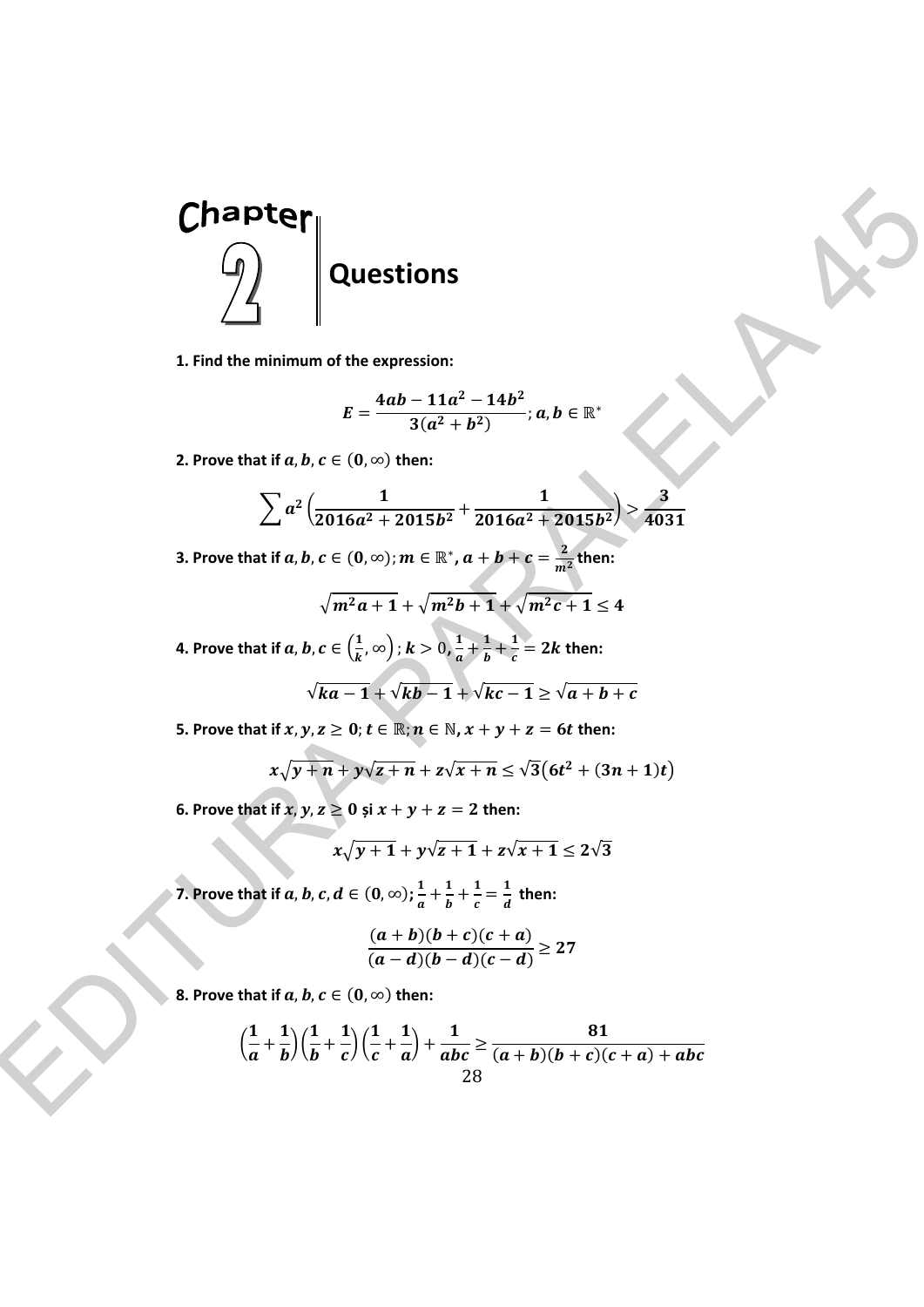

**1. Find the minimum of the expression:** 

$$
E=\frac{4ab-11a^2-14b^2}{3(a^2+b^2)}; a,b\in\mathbb{R}^*
$$

**Proof:** 

$$
E = \frac{4ab - 11a^2 - 14b^2}{3(a^2 + b^2)} = \frac{4a^2 + b^2 + 4ab - 15a^2 - 15b^2}{3(a^2 + b^2)} = \frac{(2a+b)^2 - 15(a^2 + b^2)}{3(a^2 + b^2)} = \frac{(2a+b)^2}{3(a^2 + b^2)} - 5 \ge -5, \quad \min E = -5 \text{ for } 2a + b = 0
$$

**2.** Prove that if:  $a, b, c \in (0, \infty)$  then:

$$
\sum a^2 \left( \frac{1}{2016a^2 + 2015b^2} + \frac{1}{2016a^2 + 2015b^2} \right) > \frac{3}{4031}
$$

**Proof:** 

$$
\frac{a^2}{2016a^2 + 2015b^2} + \frac{b^2}{2016b^2 + 2015a^2} > \frac{(a+b)^2}{4031(a^2 + b^2)} > \frac{1}{4031} \cdot \frac{(a+b)^2}{a^2 + b^2} > \frac{1}{4031}
$$
\n
$$
\text{because } \frac{(a+b)^2}{a^2 + b^2} > 1; \ (a+b)^2 > a^2 + b^2, a^2 + 2ab + b^2 > a^2 + b^2; 2ab > 0
$$

*Analogous:* 

**Chapter**  
\n1. Find the minimum of the expression:  
\n
$$
E = \frac{4ab - 11a^2 - 14b^2}{3(a^2 + b^2)}; a, b \in \mathbb{R}^n
$$
\nProof:  
\n
$$
E = \frac{4ab - 11a^2 - 14b^2}{3(a^2 + b^2)} = \frac{4a^2 + b^2 + 4ab - 15a^2 - 15b^2}{3(a^2 + b^2)}
$$
\n
$$
= \frac{(2a+b)^3 - 15(a^2 + b^2)}{3(a^2 + b^2)} = \frac{(2a+b)^2}{3(a^2 + b^2)} - 5 \ge -5, \quad \min E = -5 \text{ for } 2a + b = 0
$$
\n2. Prove that if: a, b, c \in (0, \infty) then:  
\n
$$
\sum_{\substack{a^2 \\ 2016a^2 + 2015b^2}} x^2 \frac{1}{2016a^2 + 2015b^2} + \frac{b^2}{2016a^2 + 2015b^2} - \frac{1}{3031} \frac{1}{(a+b)^2} - \frac{1}{4031}
$$
\nProof:  
\n
$$
\sum_{\substack{a^2 \\ 2016a^2 + 2015b^2}} x^2 \frac{1}{2016b^2 + 2015a^2} - \frac{(a+b)^2}{4031(a^2 + b^2)} > \frac{1}{a^2 + b^2} - \frac{1}{4031}
$$
\nbecause  $\frac{a^2}{a^2 + b^2} \ge 1; (a+b)^2 \ge a^2 + b^2 \cdot 2ab + b^2 > a^2 + b^2 \cdot 2ab > 0$   
\n
$$
\frac{a^2}{2016b^2 + 2015c^2} + \frac{c^2}{2016c^2 + 2015c^2} + \frac{c^2}{2016c^2 + 2015b^2} > \frac{1}{4031}
$$
\n
$$
\sum_{\substack{a \neq 0 \\ a \neq 0 \\ a \neq 0}} \frac{b^2}{2016a^2 + 2015b^2} + \frac{c^2}{2016c^2 + 2015b^2} > \frac{1}{4
$$

3. Prove that if:  $a, b, c \in (0, \infty)$ ;  $m \in \mathbb{R}^*, a+b+c=\frac{2}{m^2}$  then:  $\sqrt{m^2a+1} + \sqrt{m^2b+1} + \sqrt{m^2c+1} \leq 4$